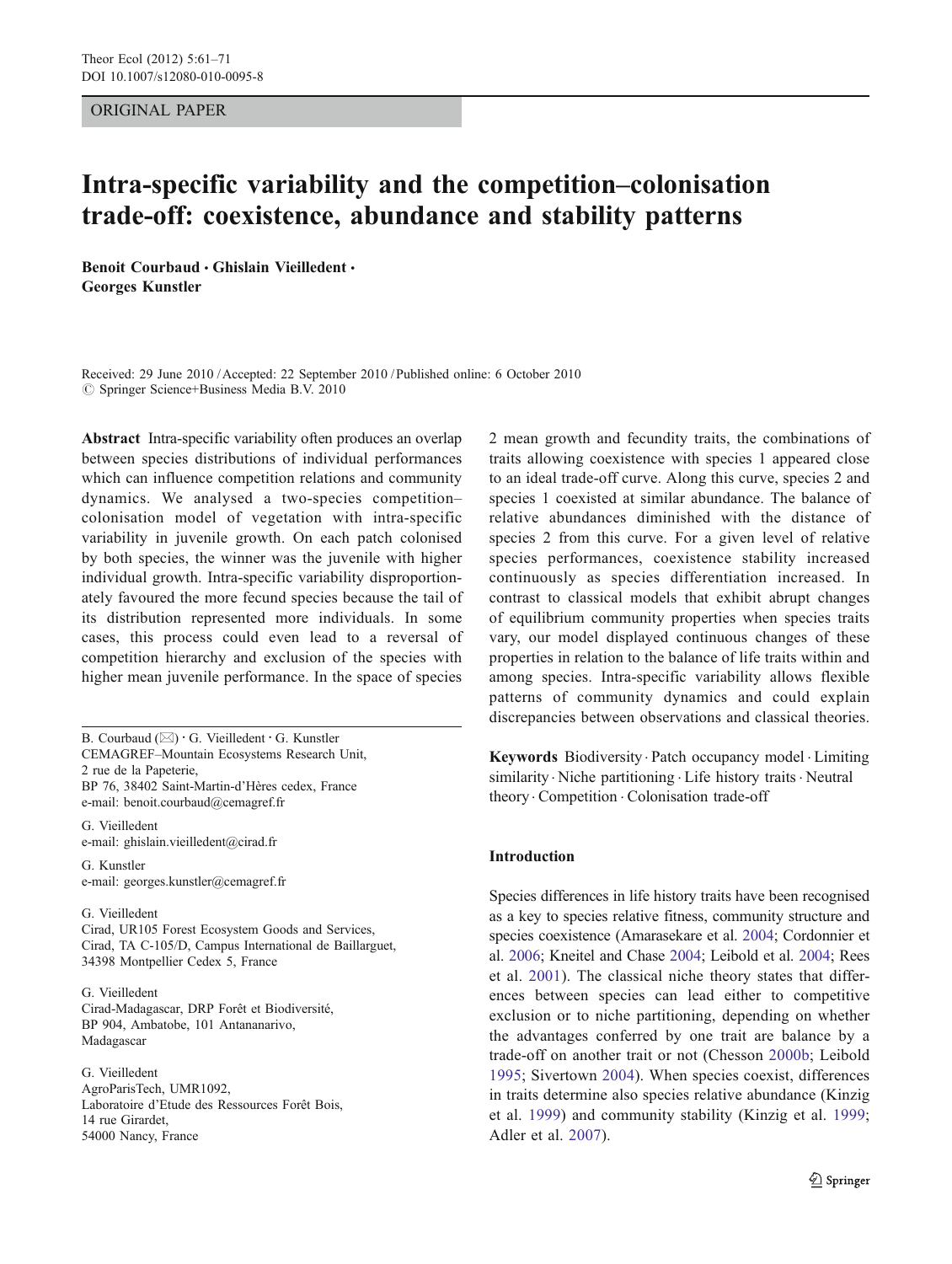Species differences and tradeoffs are usually analysed in terms of mean population trait values. However, recent advances in statistical methods have shown that intraspecific variability can be large and produce an overlap between the distributions of individual performances among species (Chave [2004;](#page-9-0) Clark et al. [2007](#page-9-0); Clark et al. [2004;](#page-9-0) Clark et al. [2003](#page-9-0); Lichstein et al. [2007](#page-9-0); Mason et al. [2008](#page-9-0)). For instance, Clark et al. have shown that in mixed forests of North Carolina, the overlap between distributions of Acer rubrum and Liriodendrum tulipifera sapling growth performance was very high for all levels of light (Clark et al. [2004](#page-9-0)). In a statistical context, intra-specific variability is best described by individual effects that characterise differences between individual and mean population responses that are persistent during the time period covered by a data set. In practice, statistical mixed models allow separate individual effects from other variability terms if several observations through time are available for each individual (Clark [2007](#page-9-0); Frees [2004](#page-9-0)). In contrast, temporal effects characterise the variations of performance between years common to all individuals, and noise terms represent unstructured remaining variations. Individual effects can be related to factors such as genetic variability, past biotic interactions or small environmental variations that are usually unmeasured or not measurable and then discarded in ecological studies. In simulation models, individual effects can be drawn at the beginning of an individual's life in distributions inferred from data. The same effects are then applied to this individual every time step of its life.

Recent studies have discussed the effect of intra-specific variability on species coexistence, expressing contrasting views. Clark et al. ([2003](#page-9-0), [2007](#page-9-0), [2010](#page-9-0)) has argued that tradeoffs between mean species traits are usually weak. They will rarely predict coexistence when parameter estimates are plugged into theoretical models. However, variations among individuals allow species to differ in their distributions of responses to the environment. Relations between performance parameters at the individual level change also from one species to the other. Intra-specific variations can then lead to subtle niche differences. Despite little differences between species mean responses, correlation between individual responses to environmental variations appear stronger within a species than among species, leading potentially to stronger intra-specific than inter-specific competition and favouring coexistence (Clark [2010,](#page-9-0) Clark et al. [2010\)](#page-9-0).

Lichstein et al. ([2007](#page-9-0) #1466) emphasised another outcome of intra-specific variations: the overlap between species distributions of performance, and its consequences on the probability that the single best individual winning a site belong to one species or the other. When species distributions overlapped completely, the potential of both species was the same, community dynamics was unpredictable and coexistence was unstable. Depending on the level of overlap, a gradient between stable and unstable coexistence arose. Lichstein et al. [\(2007](#page-9-0) #1466) studied the special case when a species with lower mean performance had higher variance in individual performances. In that case, stable coexistence occurred for intermediate levels of competitor densities. However a mean-variance trade-off is probably difficult to find in nature where mean and variance are often positively correlated. Moreover, the effect was strong only at very low densities.

The effect of density detected by Lichstein et al. [\(2007](#page-9-0) #1466) calls for a closer look at a potential interaction between intra-specific variability and fecundity. First, Lichstein et al. have studied only cases where both species had a same fecundity, whereas species differences of fecundity can be assumed in most communities. Second, the analysis of the effect of intra-specific variability on community structure and dynamics should not be limited to the question of coexistence alone, but should also include potential effects on competition hierarchy, species abundance and community stability.

In this work, we focused on the potential interactions of intra-specific variability with differences of fecundity and mean competitive ability. We used a two-species patch model where juvenile competition on a patch depended on seedling growth, drawn on distributions corresponding to their species. We used parameters within the order of magnitude of observations of juvenile production, mean growth and growth variability for the forest tree species Abies alba, Picea abies and Fagus sylvatica.

Our objective was to analyse how intra-specific variability would change the combinations of mean traits allowing a pair of species to coexist, and the characteristics of coexistence. We examined the following questions: Would intra-specific variability modify the range of traits allowing species to coexist, or only shift the trade-off between mean traits required for coexistence? Would it favour species with high fecundity or species with high mean growth? Would it modify coexistence stability and relative species abundance? How would species similarity influence their coexistence?

We showed that intra-specific variability deeply modified the dynamics of a community. In the space of species traits, patterns of species hierarchy, coexistence, relative abundances and stability appeared in relation to the distance along and to a line representing an ideal trade-off allowing coexistence at similar abundances.

## Model and method

A simulation model of vegetation community dynamics

A patch model of forest dynamics was developed for this study, in the lineage of the classical Levins meta-population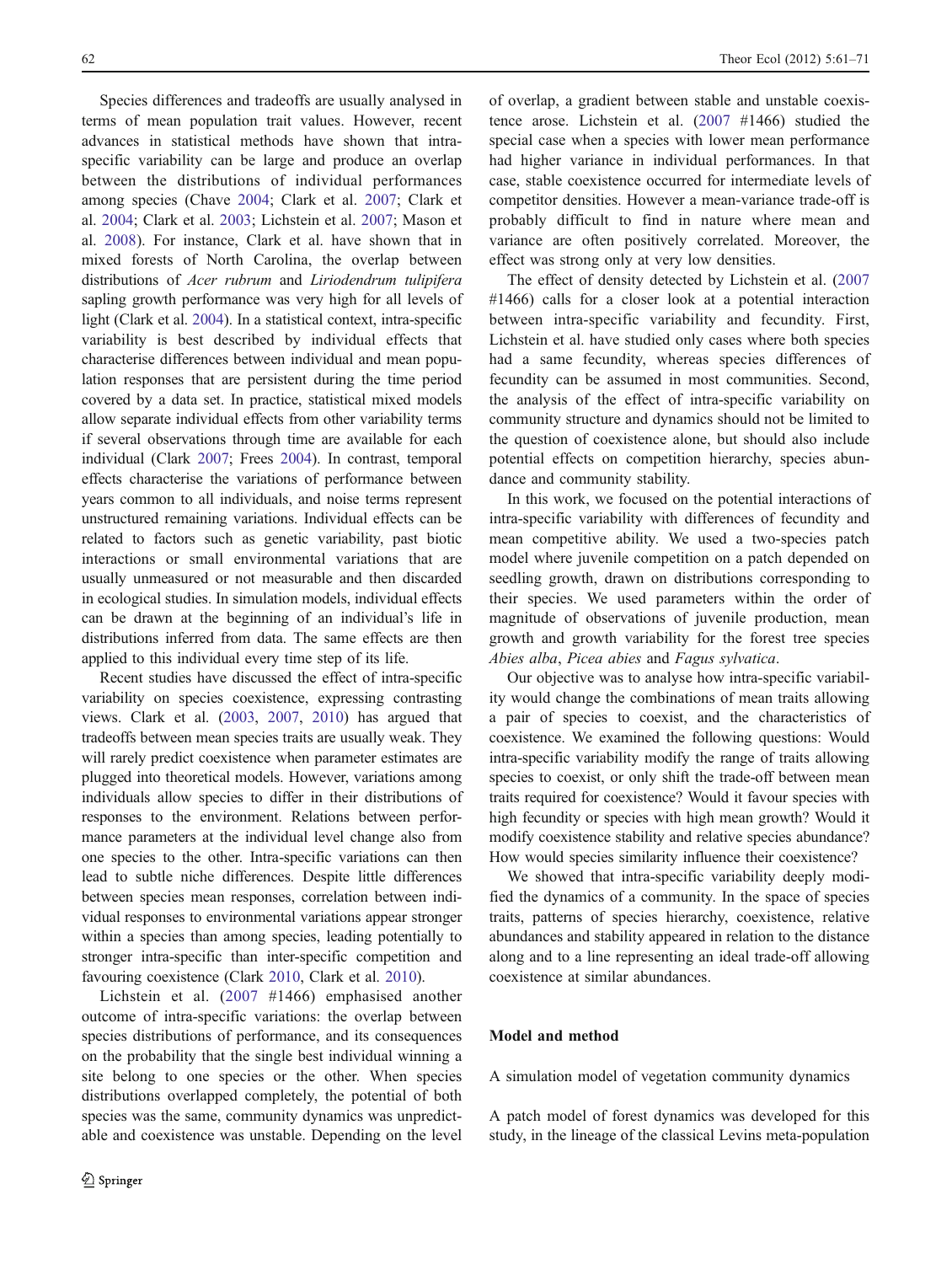model (Hastings [1980](#page-9-0); Levins and Culver [1971](#page-9-0); Tilman [1994\)](#page-10-0). Our model was based on space pre-emption by adult trees and local competition between seedlings on patches released by adult mortality. Analytical formulations of comparable models have been derived for an infinite number of patches in cases where there was no intraspecific variability in seedling competitive ability but imperfect inter-specific competition asymmetry (Kisdi and Geritz [2003\)](#page-9-0) and in cases where seedling competitive abilities were distributed uniformly (Lichstein et al. [2007](#page-9-0)). Nevertheless, analytical analysis of these models is limited by their complexity, and previous authors needed simulations for a broader exploration of the models' behaviour. We present here only a simulation approach for a finite number of patches. The dimensions of a patch corresponded to the dimensions of an adult tree. Time was discrete in the model and a time step corresponded to the time required for a seed to become an adult tree.

The number of adults  $N_{s,t+1}$  of species s at time  $t+1$ depended on adults at time t,  $N_{s,t}$ , mortality  $M_{s,t}$  and recruitment of new adults  $R_{s,t}$ :

$$
N_{s,t+1} = N_{s,t} - M_{s,t} + R_{s,t}
$$

Mortality was drawn in a binomial distribution with the parameters being the previous number of adults and the probability of dying  $m_s$ 

$$
M_{s,t} \sim \text{Binom}\big(N_{s,t},m_s\big)
$$

The number of juveniles produced by each adult was  $f_s$ , resulting in a total number of juveniles  $f_sN_{s,t}$ . Dispersal across the landscape was random. With  $P$  the number of patches, the probability for a juvenile to fall on any patch was  $1/P$  and the P-length vector of probabilities of falling on every patch was  $[1/P]$ .

The P-length vector giving the number of juveniles on every patch was drawn in a multinomial distribution

$$
[J_{s,p,t}] \sim \text{multinom}(f_s N_{s,t}, [1/P])
$$

Juveniles fallen on patches already occupied by adults died. The subset of patches without adult was examined for competition among juveniles and recruitment.

The competitive ability of juvenile  $i$  of species s was associated to its initial height growth  $g_{i,s}$ . This growth was drawn in a lognormal distribution with mean and standard deviation depending on the species.

$$
\log(g_{is}) \sim N(m_s, \sigma_s)
$$

Competition for light is highly size-asymmetric in a forest and we considered that the local hierarchy between saplings was stable during the juvenile phase and was determined by initial differences of height growth. The juvenile with highest growth was identified on each patch.

Recruitment of species s on patch p was 1 if the best juvenile on that patch belong to species s or 0 if there was no juvenile of this species on the patch or if a juvenile from another species was more competitive. Recruitment for species s on every patch was synthesised in the P-length vector  $[R_{s,p,t}]$ . The number of adults of species s recruited  $R<sub>s</sub>$ , was

 $R_{s,t} = \text{sum}([R_{s,p,t}])$ 

In this model, the juvenile stage was collapsed to a single time step. The hierarchy between seedlings on a patch was determined by a single draw of their initial increment. As this hierarchy was not modified by subsequent draws, the differences between individuals were permanent, not transient. These effects were then considered as comparable to individual effects (the permanent part of the differences between individuals in a statistical context). The overlap between species juvenile competitive abilities, which was not reversed by subsequent events, led to imperfect competition asymmetry as in a weighted lottery model and to various competition outcomes at the end of the juvenile phase.

#### Parameters

To work in a realistic framework, we evaluated fecundity and seedling relative height growth from the literature for three coexisting tree species in European forests: European fir  $(A.$  alba), European beech  $(F.$  sylvatica) and Norway spruce (P. abies). As we lacked a complete set of parameters estimated in a single forest over a long time period, these parameters can only be considered as orders of magnitude. We arbitrarily fixed adult tree diameter at breast height to 40 cm. Basal area allowed evaluate seed production for the three species (Mencuccini et al. [1995;](#page-9-0) Sagnard et al. [2007\)](#page-9-0). We multiplied fecundities by emergence rates (Sagnard et al. [2007;](#page-9-0) Vanderberghe et al. [2006](#page-10-0)) and first year survival (Vanderberghe et al. [2006\)](#page-10-0) and obtained a production of 2 year seedlings of 23.03, 28.83 and 497.13 seedlings/adult/ year for fir, beech and spruce, respectively (i.e. logfecundities of 3.14, 3.36 and 6.21, respectively). We considered competition among seedlings belonging to the first cohort settling on a patch. Competition was determined by the seedlings' relative height growth.

We evaluated sapling height growth mean and variability from the data set of Stancioiu and O'Hara ([2006](#page-10-0)), who analysed sapling relative height growth (annual height increment/height) as a function of light for our three species. We restricted their data to situations with less than 40% above canopy light, i.e. a relatively closed forest with small gaps. We evaluated mean log-relative height growth at 2.30, 2.25 and 1.68 for fir, beech and spruce, respective-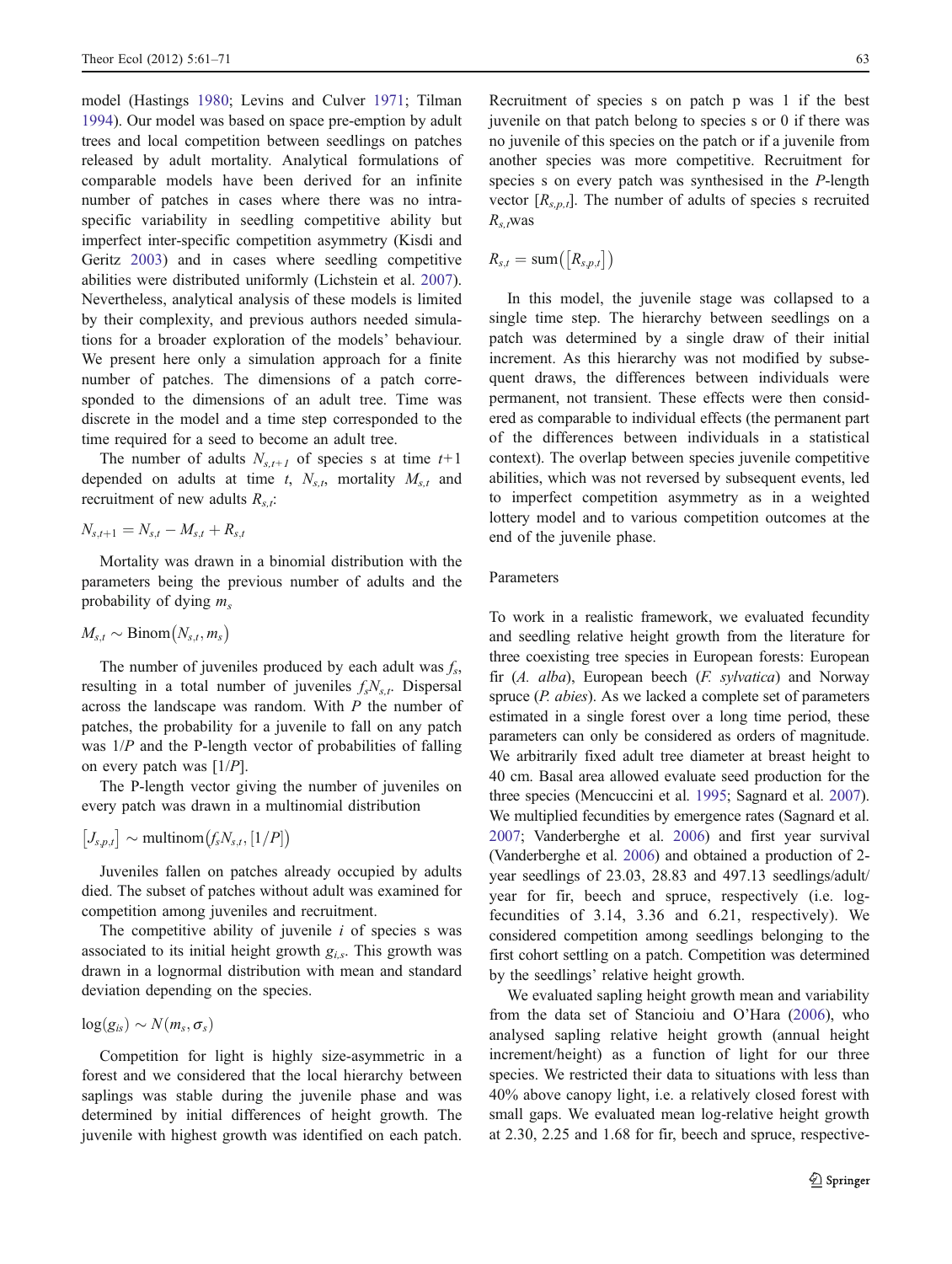ly. The mean standard deviation of log-relative height growth for the three species was 0.5. Given the scale of their study, the standard deviation of sapling growth represented individual variations due both to genetic differences within a species and small local heterogeneity of environmental conditions. The heritable component of this variability was difficult to evaluate and we considered it as not heritable in this first approach.

### Simulation design

We ran two-species community simulation experiments to analyse the impact of species fecundity and mean seedling growth on species coexistence, either with our without intra-specific variability in seedling growth. In each experiment, we fixed fecundity and mean growth of a reference species (species 1) and varied parameters for the other species (species 2). We then analysed the results of community dynamics in the parameter space of species 2.

For each combination of parameters, we simulated communities of 500 patches over 500 time steps, with a mortality rate of 0.1 deaths/adult/time step for both species. We made five simulations for each combination of parameters with initial abundances of, respectively, 10%, 30%, 50%, 70%, 90% for species 1 and 90%, 70%, 50%, 30%, 10% for species 2. We assumed that a species with initial abundances of 10% could be considered rare. We synthesised the results of an experiment in the parameter space of species 2, by points representing the combined result of each set of five simulations. We obtained four possible outcomes represented by different symbols: (1) exclusion of species 1 whatever the initial abundance, (2) exclusion of species 2 whatever the initial abundances, (3) coexistence of both species at the end of the simulation period whatever the initial abundances and (4) undetermined result. This last category grouped cases where extinction of a species occurred for some replications and coexistence for other replications and cases where different species became extinct in different replications. Relative abundances at equilibrium were calculated in case of coexistence. In case of exclusion, the time before exclusion was calculated as the mode of the times before exclusion of the five simulations representing the same parameter combination. A time identical to the simulation time length (500 time steps) indicated that exclusion did not occur. A long exclusion time indicates that deterministic exclusion processes are weak compared to random drift processes. An equilibrium stability index was calculated as the time needed for convergence to equilibrium abundances of the five simulations starting from different initial relative abundances. Convergence was assumed when the standard deviation between abundances in the five simulations was less than 50% of the initial standard deviation. Fast

convergence indicated that rare species were well protected from exclusion by stabilising mechanisms, whereas slow convergence indicated that there was a risk of extinction of a rare species through random drift, a characteristic of unstable coexistence.

We used the parameters evaluated for European fir, Norway spruce and European beech to evaluate realistic parameter exploration ranges. We present first two experiments made on species with lower fecundity, which gave more general results, and a third experiment involving our three field species. In the first experiment, species 1 (the reference species), was a hypothetical species of intermediate growth (mean log-growth, 3) and intermediate fecundity (log-fecundity, 12). The mean growth and fecundity of species 2 varied within the parameter space (mean log-growth from 1.1 to 5 and log-fecundity from 0.2 to 8). This experiment was conducted without intra-specific variability: every seedling in the same species had the same growth rate (log-growth standard deviation, 0).

In the second experiment, species 1 was still a hypothetical species of intermediate mean growth (mean log-growth, 3) and intermediate fecundity (log-fecundity, 1.2), but this time, intra-specific variability was simulated by drawing seedling log-growth rates in normal distributions (log-growth standard deviation, 0.5 for both species).

In the third experiment, species 1 corresponded to European fir (mean log-growth, 2.3; log-fecundity, 3.14) and intra-specific variability was taken into account (seedling log-growth standard deviation, 0.5 for both species). Plotting European fir and Norway spruce in the parameter space of species 2 allowed us to analyse their possible coexistence with European fir. Detailed analysis of competition outcomes at the patch scale on contrasting simulation cases provided a detailed understanding of the processes leading to coexistence or exclusion.

### Results

### Patterns of coexistence

Figure [1a](#page-4-0) represents the results of the first simulation experiment (reference species of intermediate trait values, no intra-specific variability), in the parameter space of species 2. The point corresponding to the location of species 1 is pivotal in this figure. On the left side of the graph, species 2 had a lower growth rate than species 1. Species 2 was excluded when its fecundity was low (lower left quarter) and both species survived when its fecundity was high (upper left quarter). On the right side of the graph, species 2 had a higher growth rate than species 1 and the pattern was reversed. Both the upper left and lower right quarters of the figure corresponded to cases of classical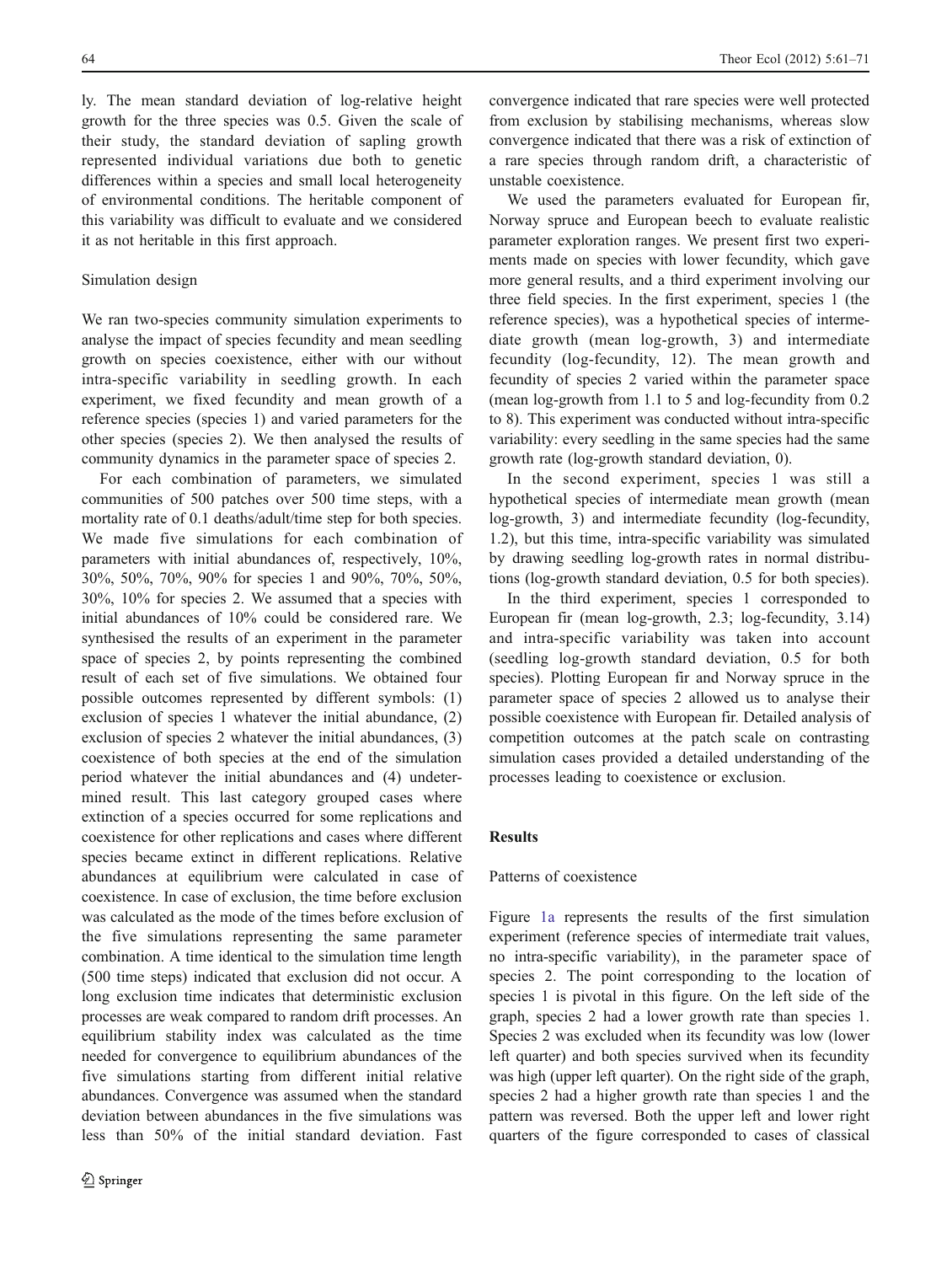5

<span id="page-4-0"></span>

Fig. 1 Patterns of coexistence in the parameter space of species 2. The location of species 1 in the parameter space of species 2 is represented by a circled dot. Each symbol represents the result of five simulations with different initial relative abundances: (1) Cross exclusion of species 1; (2) white dot exclusion of species 2; (3) black dot coexistence of both species at the end of the simulation; (4) black diamond undetermined result (variable between simulations). a Species 1 of intermediate fecundity and growth, no intra-specific variability (first experiment). Coexistence is possible in three contrasted situations (black dots): species 2 is an inferior competitor with superior fecundity (higher left quarter), species 2 is a superior competitor with inferior fecundity (lower right quarter), species 2 and

species 1 have the same parameters (circled black dot). b Species 1 of intermediate fecundity and mean growth, with intra-specific variability for both species (second experiment). The coexistence region (black dots) is continuous. Coexistence requires that species 2's life traits remain within inferior and superior boundaries, indicating a necessary trade-off. c Species 1 corresponding to European fir, with intraspecific variability for both species (third experiment). Norway spruce and European beech are represented by crossed circles. Because of high European fir fecundity, the coexistence region is restricted to a narrow band on the left side of the graph. Norway spruce and European beech appear close to meeting the conditions of coexistence with European fir

niche coexistence between a seed-limited superior competitor and a fugitive highly fecund inferior competitor. The graph shows that both species coexisted also at the end of the simulation when species 2 had exactly the same parameters as species 1. This case corresponded to unstable

coexistence. Unstable and stable coexistence appeared apart on the graph, indicating a discontinuity of processes between these two types of coexistence.

In the second experiment, adding intra-specific variability profoundly modified the coexistence patterns (Fig. 1b).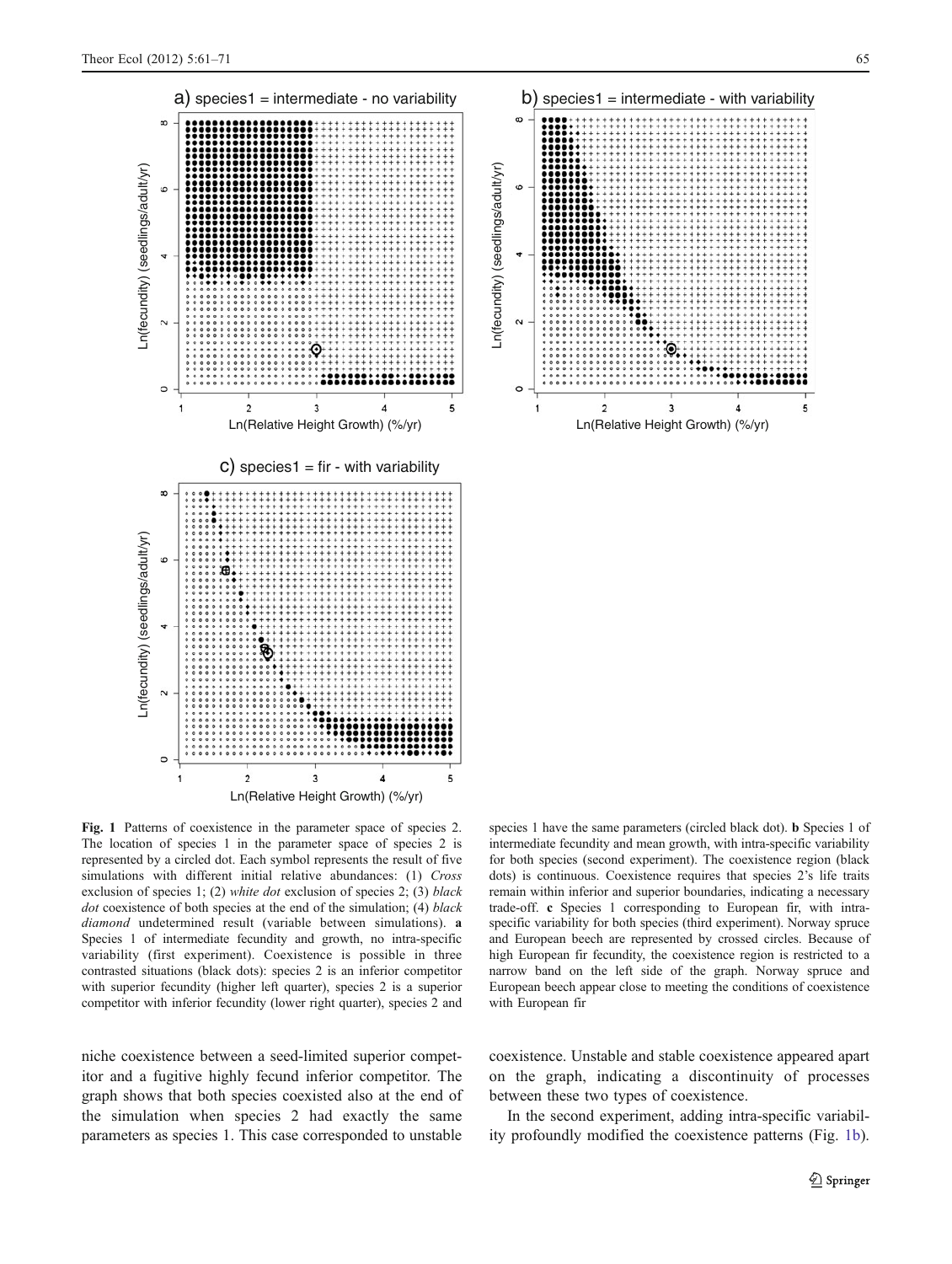<span id="page-5-0"></span>A decrease in the distance between species along the mean growth axis corresponded to an increase in seedling growth distribution overlap. The separation between coexistence regions disappeared and they became a single region narrowing at the point of unstable coexistence, where overlap was complete. On the left side of the graph, where the mean growth of species 2 was lower than the mean growth of species 1, coexistence was possible only if the fecundity of species 2 was between a lower and an upper limit. Indeed when species 2 was more fecund than the upper limit, it was able to exclude species 1, despite lower mean growth. A symmetric situation occurred on the right side of the graph. Continuity appeared between stable and unstable coexistence. Coexistence was possible between species that were only slightly different provided that the proper trade-off between fecundity and mean growth was respected. When species differed more, a trade-off was still necessary for coexistence but the required tuning was less precise. Some exclusion cases in experiment 1 (no intraspecific variability) became coexistence cases in experiment 2 (intra-specific variability added), but the reverse was also true. Globally, intra-specific variability did not increase coexistence systematically.

Figure [1c](#page-4-0) represents the pattern of coexistence obtained when species 1 had parameters corresponding to European fir. Because of its high fecundity, possibilities of coexistence with a species 2 of lower mean growth and higher fecundity were restricted to a very narrow area on the left side of the graph. Greater possibilities of coexistence appeared on the right side of the graph, with a species 2 of lower fecundity and a higher mean growth rate. Plotting Norway spruce and European beech on the graph indicated that both these species were excluded by European fir either when spruce–fir or beech–fir stands were simulated. Nevertheless, these species appeared to be very close to meeting the conditions necessary for coexistence with fir.

Patterns of abundances, exclusion time and equilibrium stability

Without intra-specific variability, the abundance of the superior competitor did not depend on the parameters of the inferior competitor (Fig. 2a). When species 2 had a lower mean growth rate and higher fecundity than species 1, respective abundances did not vary much with the location of species 2 in the region of coexistence (upper left corner). In these cases, the abundance of species 1 did not depend on species 2, and the abundance of species 2 was constrained by the availability of patches left over by species 1. When species 2 had a higher mean growth rate and lower fecundity than species 1 (lower right corner), its abundance at equilibrium varied only in correlation to its own fecundity and species 1 occupied the remaining

patches. When both species had same parameters, they reached the same abundance at the end of the simulation (50% abundance for the rarest species) but this coexistence is unstable.

In contrast, the abundance of both species varied regularly when intra-specific variability was included (Fig. 2b). A concave out axis of equal abundances crossed the parameter space, indicating the trade-off relation between species 2's mean growth and fecundity leading to the same level of performance as species 1. When species 2 was more distant from species 1 along this axis of equal abundances, its performance remained the same, despite a change in competition–colonisation strategy. When species 2's distance from this axis increased in the upward right direction (towards higher mean growth and fecundity), its performance and abundance increased up to the boundary of the area of coexistence where it eliminated species 1. When species 2's distance from the axis increased in the downward left direction (towards lower mean growth and fecundity), its performance decreased, reaching extinction. When both species were fecund (upper left corner), the area of coexistence was relatively wide, allowing for a smooth gradient of abundances.

Without intra-specific variability, the map of exclusion time (Fig. 2c) showed an abrupt separation along the vertical line of competitive hierarchy reversal. In each section of this graph, exclusion time increased with the

Fig. 2 Patterns of equilibrium abundances, exclusion time and convergence time. Species 1 of intermediate fecundity and mean growth, with or without intra-specific variability for both species (second experiment). a, b Equilibrium abundances. Colours represent the levels of abundance at equilibrium of the rarest species, from black (abundance between 0% and 5%) to white (abundance between 45% and 50%). A pivotal trade-off axis corresponds to cases where the abundance of the rarest species is close to 50% (both species have about the same abundances). a No intra-specific variability: In the upper left corner, species' relative abundances is determined only by the parameters of species 1 (the reference species) and does not depend on the parameters of species 2. b with intra-specific variability: Species 1 is the rarest species above the line of equal abundances, while species 2 is the rarest below the line. c, d Exclusion time. Colours represent exclusion time from black (exclusion before 50 iterations) to white (no exclusion before the end of the simulation at 500 iterations). c No intra-specific variability: A dramatic shift separates coexistence and exclusion depending on species 2's mean growth. d With intra-specific variability: Exclusion time decreases with the distance from the coexistence region boundary. e, f Convergence time. Colours represent the time needed for simulations starting from five different initial conditions to converge to equilibrium abundances. e No intra-specific variability: Convergence is very fast in most cases, either to stable equilibrium or to exclusion. The case where both species have the same parameters appears as a notable exception. f with intra-specific variability: Convergence time changes along two complementary directions: it increases as species 2 approaches the trade-off axis of equal species equilibrium abundances, and it increases along this axis with species similarity. Along the ideal coexistence trade-off axis, equilibrium stability decreases with species similarity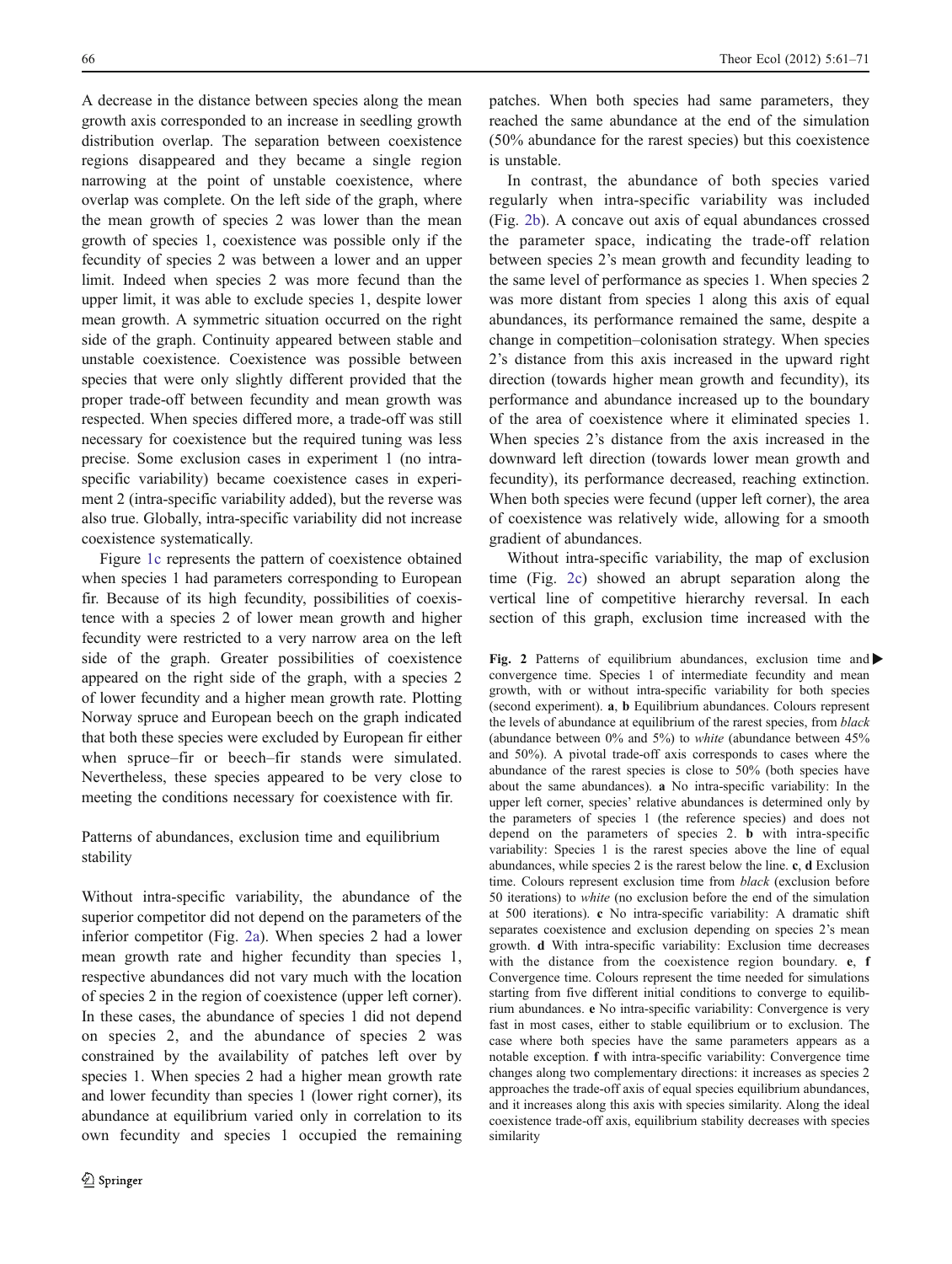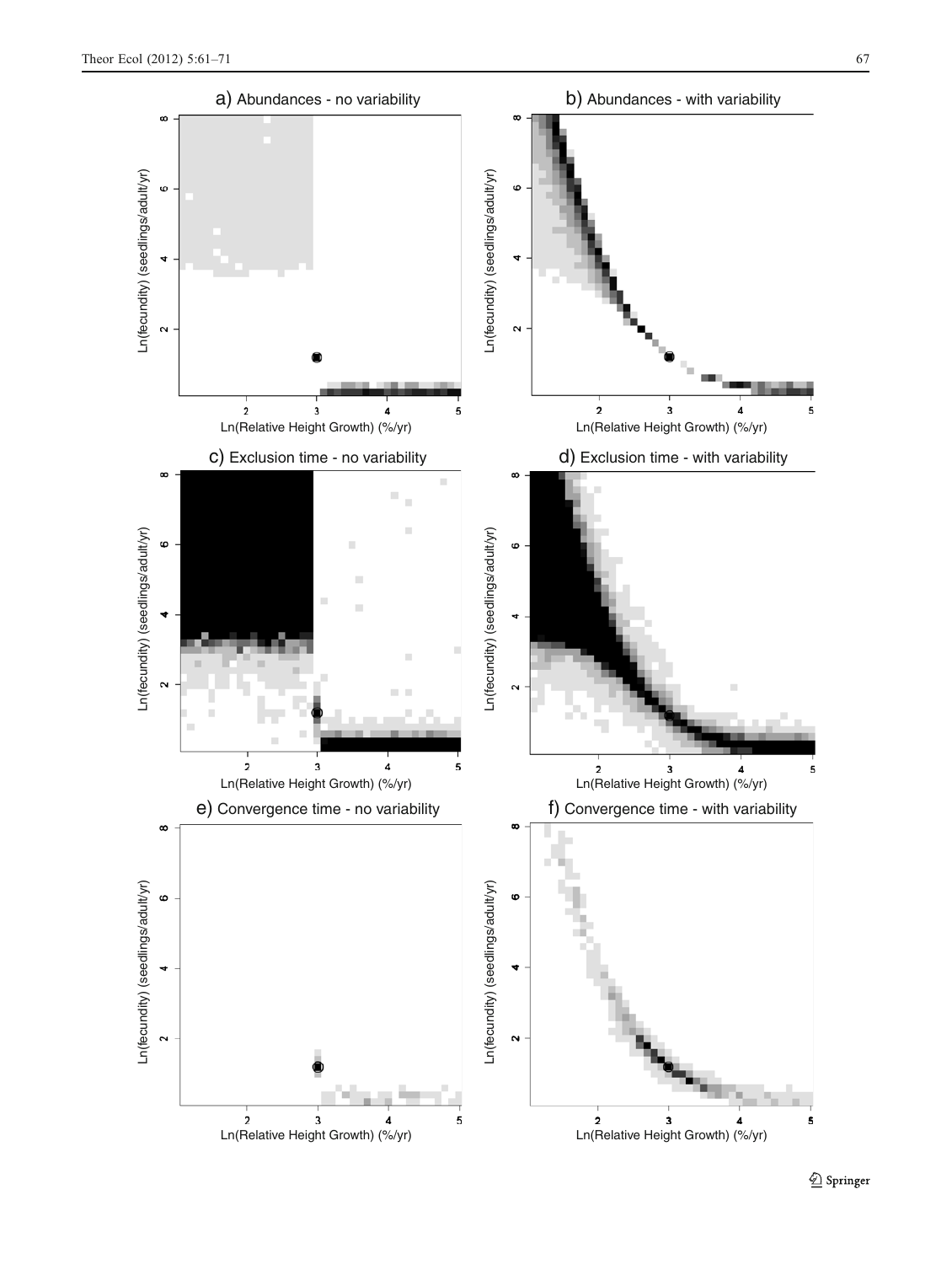difference of fecundities between species but did not depend on the exact values of mean growth rates. In contrast, when intra-specific variability was included (Fig. [2d](#page-5-0)), exclusion time decreased smoothly with the distance from the border of the coexistence region, in relation to fecundity and mean growth rate of species 2, both when it had a higher and a lower mean growth rate than species 1.

Without intra-specific variability, a short convergence time indicated high equilibrium stability for almost every situation (Fig. [2e](#page-5-0)). Either one species was excluded rapidly or both species converged rapidly to positive equilibrium abundances, independently of initial abundances. The case of similar parameters for both species appeared as an exception as it showed no sign of convergence. A detailed simulation analysis indicated that in that case, an initially rare species remained rare and was susceptible to random extinction, a feature of unstable coexistence. Despite stable coexistence, convergence was relatively slow when species 2 was the superior competitor but had very low fecundity (lower right corner) because the rise in its population was limited by small colonisation ability.

With intra-specific variability (Fig. [2f](#page-5-0)), convergence time varied regularly, indicating a gradient of equilibrium stability depending on species differences both in fecundity and mean growth rate. Stability increased with the distance between species along the axis of equal abundances, as the strategy of species 2 became more dissimilar from the strategy of species 1 despite the same level of performance. It also increased with the distance on each side of the axis towards the border of the area of coexistence. When both species were fecund (upper left corner), coexistence stability appeared high despite substantial differences in species abundances at equilibrium.

### Discussion

Intra-specific variability shifts trade-off conditions of species coexistence

In this study, intra-specific variability shifted the conditions of trade-off necessary for coexistence. This result contrasts with previous approaches focussing only on cases where intra-specific variability was described as beneficial to coexistence (Begon and Wall [1987;](#page-9-0) Clark [2010](#page-9-0); Clark et al. [2007](#page-9-0)) or suggesting a limited effect (Lichstein et al. [2007\)](#page-9-0). In the present study, it promoted coexistence when it prevented the exclusion of a relatively fecund species by increasing the competitive ability of its best seedlings, but penalised coexistence when it made this fecund species able to exclude its competitor. In both cases, intra-specific variability disproportionately favoured the more fecund

species because the higher tail of the distribution represented more individuals when fecundity was high.

By allowing species performance to overlap, the effect of intra-specific variability was to reduce inter-specific competition asymmetry. The resulting effect was in agreement with weighted lottery models where competition asymmetry is regulated by a parameter. Kisdi and Geritz ([2003\)](#page-9-0), observed thus that relaxing competition asymmetry shifted the conditions of coexistence towards higher fecundity requirements for the best competitor. Calcagno et al. [\(2006](#page-9-0)) also observed that beyond a level of fecundity differences, the better colonist could exclude the better competitor and destroy coexistence. Our work shows how such imperfect competition asymmetry could be related to intra-specific life trait variability.

Intra-specific variability did not systematically increase the balance between species abundances at equilibrium but produced a whole gradient of relative abundances. Traditional competition–colonisation patch models where competition is fully asymmetric have led to the idea that the abundance of a superior competitor may be not influenced by the presence of an inferior competitor (Hastings [1980;](#page-9-0) Levins and Culver [1971](#page-9-0); Tilman [1994](#page-10-0)); this is what we obtained without intra-specific variability. In contrast, with intra-specific variability, all levels of abundances were possible for both species, depending on their interactions.

Intra-specific variability allows a gradient between stable and unstable coexistence

Instead of a sharp contrast between situations of exclusion or coexistence, intra-specific variability allowed a smooth transition between exclusion, unstable coexistence and stable coexistence. In a seminal article, Chesson [\(2000b](#page-9-0)) associated stable coexistence to niche processes and unstable coexistence to neutral processes; and proposed a continuum of equilibrium stability between these extremes.

In our simulations without intra-specific variability, unstable coexistence appeared to be an isolated situation, limited to the case where both species had the same parameters. Small differences in life traits immediately destroyed coexistence. This effect, already noted by other authors (Zhang and Lin [1997;](#page-10-0) Zhou and Zhang [2008\)](#page-10-0), has been an argument against the idea that species traits can be "neutral". Without intra-specific variability, other cases of coexistence were set apart from the case of similar parameters for both species by the fact that stable coexistence required high differences of species fecundities. In contrast, when intra-specific variability was simulated, our graph of coexistence showed a continuum between unstable and stable coexistence. Along the axis of equal equilibrium abundances, coexistence was unstable when both species had the same parameters and stability increased progressively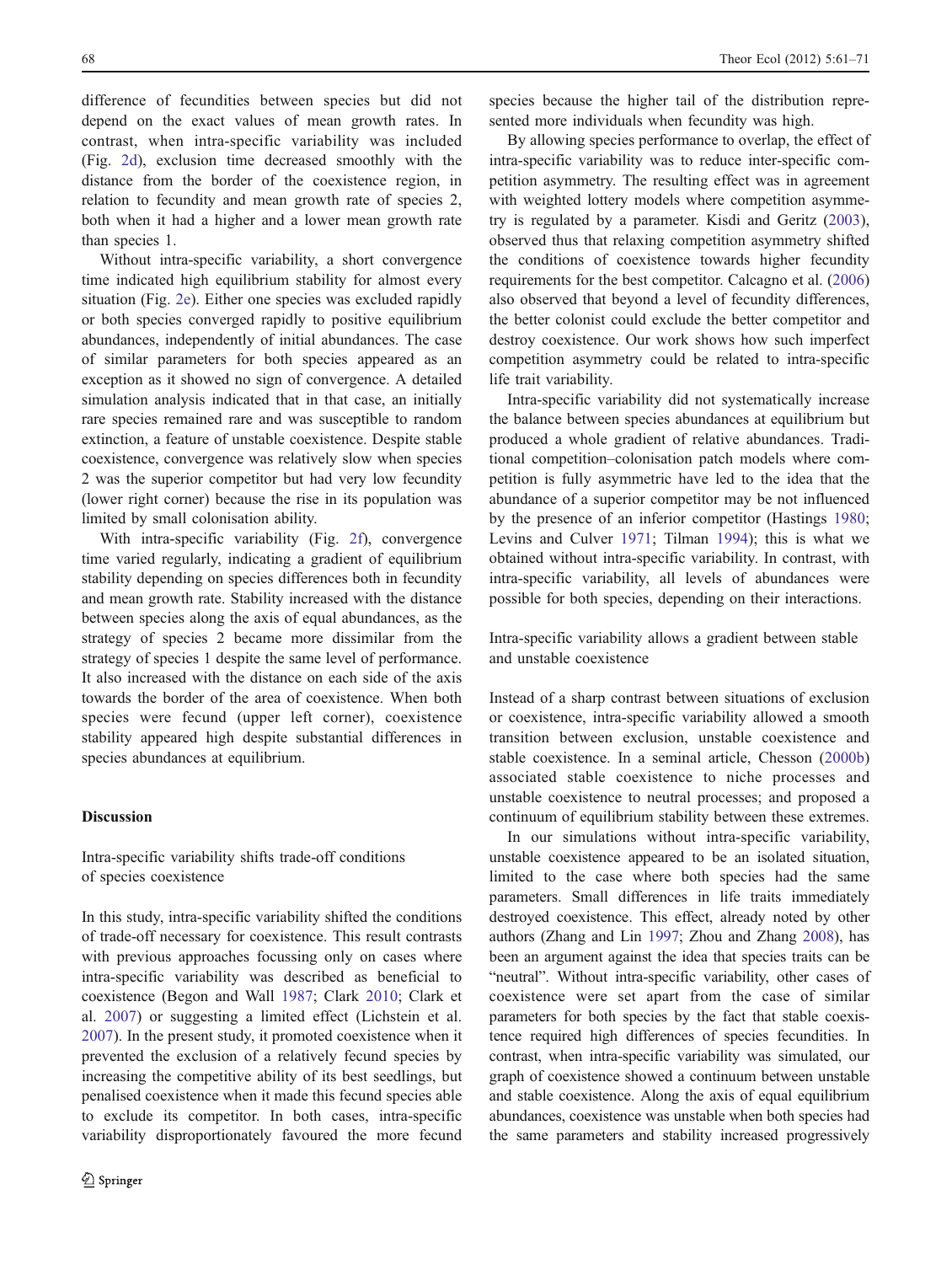with species dissimilarity, giving a graphical support to Chesson's proposition (Chesson [2000b\)](#page-9-0).

In classical asymmetric competition–colonisation models, the difference between species colonisation rates required for stable coexistence has often been interpreted as a limit to similarity between coexisting species (Kinzig et al. [1999\)](#page-9-0). More recently, Calcagno et al. ([2006](#page-9-0)) have interpreted a destruction of coexistence when the difference between fecundities is too high as a limit to dissimilarity. Nevertheless, in both cases, relative species performance varied with fecundities. The observed limits were more simply an expression of the range of competition–colonisation tradeoff allowing coexistence. In contrast, species similarity must be discussed for a given level of relative performance (Levine et al. [2008\)](#page-9-0). Along our axis of equal equilibrium abundance, species performance remained the same despite a shift of strategy. Neither limit to similarity nor limit to dissimilarity appeared along this axis, in line with previous studies that showed that despite its popularity, the concept of limiting similarity has been supported by few models and is difficult to demonstrate in the field (Abrams [1983;](#page-9-0) Chesson [2000a](#page-9-0)).

Following Chesson, Adler et al. [\(2007](#page-9-0)) proposed that coexistence could reflect either strong stabilising mechanisms overcoming large fitness differences or weak stabilisation operating on species with similar fitness. In our case, the area of coexistence widened when differentiation increased. This can be interpreted as if high stabilisation through differentiation allowed large variations in strategies of coexisting species and high variations in performance, reflected by variations in relative abundances. In contrast, around the point where both species had the same parameters, the area of coexistence narrowed and unstable coexistence required high strategy similarity.

Another group of authors has proposed to unify niche and neutral theories by adding stochasticity in models where species had overlapping environmental niches (Gravel et al. [2006](#page-9-0); Scheffer and van Nes [2006;](#page-9-0) Tilman [2004\)](#page-10-0). In these models, coexistence relied on environment heterogeneity that directed species spatial distribution. Stochasticity reduced niche partitioning between species, making coexistence less stable. The complementary case we addressed corresponded to spatially homogeneous competitive environments (Amarasekare [2003](#page-9-0), [2004\)](#page-9-0). In our context, intra-specific variability could either reduce or increase species difference of performances. As a result, it did not systematically decrease stability.

Intra-specific variability may have a huge influence on natural communities by influencing simple niche differentiation mechanisms

We showed in this work that intra-specific variations could play a key role in community dynamics by modulating simple niche differentiation mechanisms. Our reference to Norway spruce, European fir and European beech was limited by the fact that the model collapsed juvenile development in only one phase. Field data allowed here nevertheless give a practical sense to the model and approach realistic parameter orders of magnitude.

Intra-specific variability is usually discarded as noise in models and experimental approaches (Clark et al. [2004,](#page-9-0) [2007\)](#page-9-0) but when quantified, it is usually high, both in plant ({Albert, #1685}{Chave [2004](#page-9-0) #1069} and animal communities (Mason et al. [2008\)](#page-9-0). This is particularly true for traits related to size and growth performance, that determine resource partitioning and optimal foraging (Tokeshi [1999\)](#page-10-0). We focussed this work on variability in juvenile growth because it can regulate competition asymmetry. Intra-specific variability in adult mortality is more difficult to relate to field data because mortality occurs only once per individual. Probabilities of mortality can then be evaluated in practice only on sub-populations but not really at the individual level. We did not test either the potential effect of intra-specific variability in individual fecundities because as dispersion was random in the model, differences in individual fecundities would not have translated into differences of local seedling densities or local seedling traits. Nevertheless, this would not be the case with a model of local dispersion and/ or heritability and these processes constitute interesting development perspectives. Another axis of development consists in taking into account environmental covariables and covariance between individual responses (Clark et al. [2007\)](#page-9-0). Relations between parameters at the individual level can indeed reveal subtle niche differences among species (Clark [2010;](#page-9-0) Clark et al. [2010](#page-9-0)).

Experimental work and field observations could be designed to test the influence of intra-specific variability on competition and community dynamics. Experimental work is being done at the moment to study the effect of species similarity on coexistence stability (Cadotte [2007;](#page-9-0) Levine et al. [2008\)](#page-9-0). Complementary experiments explicitly manipulating the distribution of traits within populations could be developed. If a substantial influence of intraspecific variability was confirmed, this would mean that intra-specific functional variability should be evaluated in the field in addition to classical comparisons of species' mean traits {Albert et al. [2010](#page-9-0) #1685} and integrated into community dynamic models (Clark [2007\)](#page-9-0). Intra-specific variability could indeed provide a key to subtle variations in community dynamics and structure.

Individual effects and phenotypic variations in space and time

In this work, we drew individual effects in distributions that did not change between generations or with individual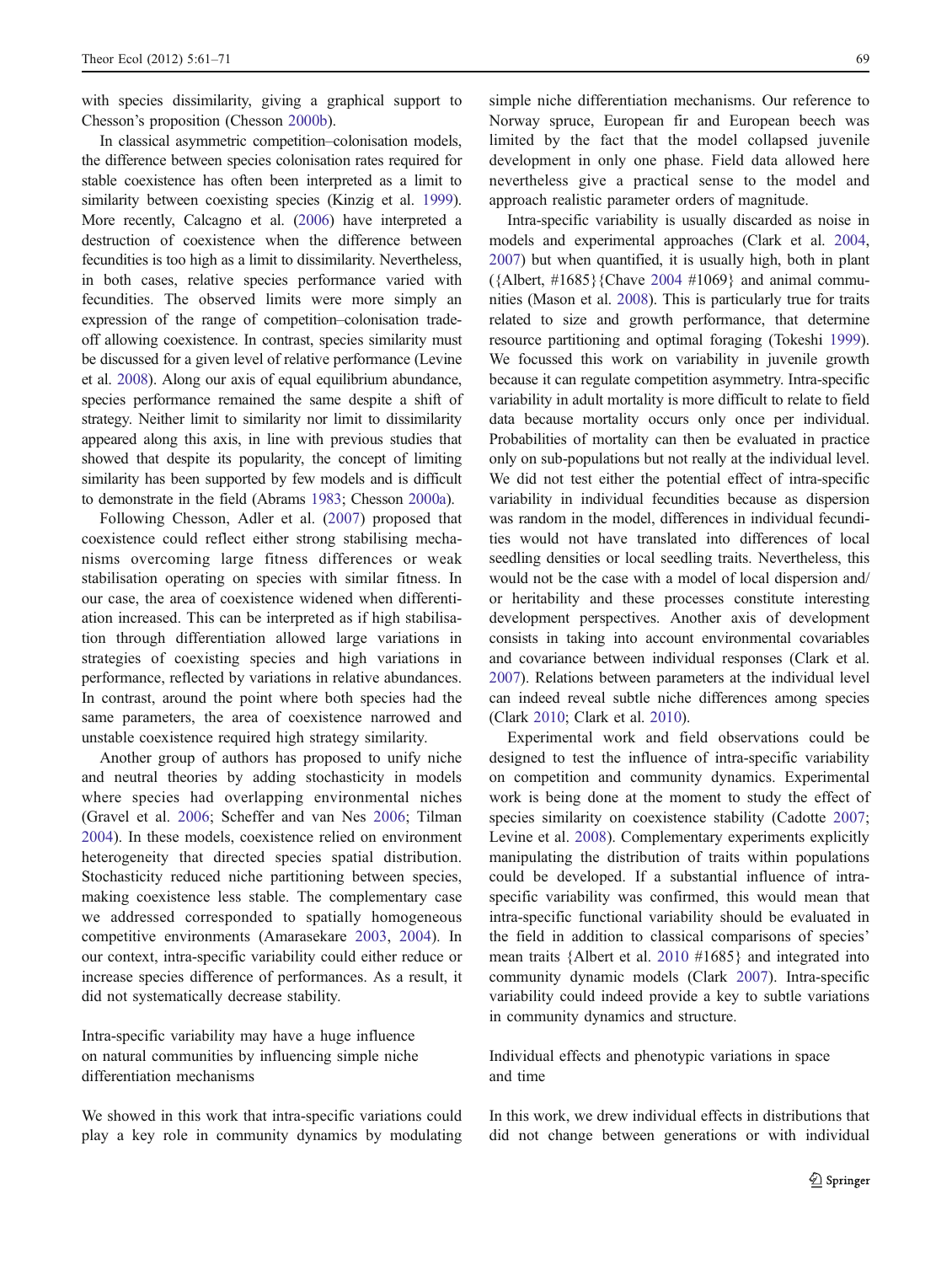<span id="page-9-0"></span>spatial locations. This approach is a simplification of the spatio-temporal structure of phenotypic variation, which combines genetics and plastic responses to the environment. Genetic variation is heritable across time and selection occurring on parents determines genes availability at the next generation. The distribution of individual effects should change with time to take this effect into account. In this context it would be very interesting to test for convergence versus differentiation among species. In the case of plasticity, plants vary their phenotype in response to environmental conditions which depend on spatial location. The distribution of individual effects should then change with space. This could potentially lead to local competition relations unpredictable at the scale of the community {Clark 2010 #1675}. Going further into a detailed analysis of the effects of intra-specific variability appears essential to long term predictions in community dynamics (Herault 2007; Scheffer and van Nes 2006; Vellend [2006](#page-10-0); Vellend and Geber [2005](#page-10-0)).

Acknowledgements We warmly thank PT Stancioiu for providing data and J Clark, S McMahon, J Metcalf, E Moran and J Chave for discussions on these ideas.

#### References

- Abrams P (1983) The theory of limiting similarity. Annu Rev Ecol Syst 14:359–376
- Adler PB, Hille Ris Lambers J, Levine JM (2007) A niche for neutrality. Ecol Lett 10:95–104
- Albert CH, Thuiller W, Yoccoz NG, Soudan A, Boucher F, Saccone P, Lavorel S (2010) Intraspecific functional variability: extent, structure and sources of variation. J Ecol 98(3):604–613
- Amarasekare P (2003) Competitive coexistence in spatially structured environments: a synthesis. Ecol Lett 6:1109–1122
- Amarasekare P, Hoopes MF, Mouquet N, Holyoak M (2004) Mechanisms of coexistence in competitive metacommunities. Am Nat 164:310–326
- Begon M, Wall R (1987) Individual variation and competitor coexistence: a model. Funct Ecol 1:237–241
- Cadotte MW (2007) Concurrent niche and neutral processes in the competition–colonization model of species coexistence. Proc R Soc B-Biol Sci 274:2739–2744
- Calcagno V, Mouquet N, Jarne P, David P (2006) Coexistence in metacommunity: the competition–colonization trade-off is not dead. Ecol Lett 9:897–907
- Chave J (2004) Neutral theory and community ecology. Ecol Lett 7:241–253
- Chesson P (2000a) General theory of competitive coexistence in spatially varying environments. Theor Popul Biol 58:211–237
- Chesson P (2000b) Mechanisms of maintenance of species diversity. Annu Rev Ecol Syst 31:343–366
- Clark JS (2007) Models for ecological data: statistical computation for classical and Bayesian approaches. Princeton University Press, New Jersey
- Clark JS (2010) Individuals and the variation needed for high species diversity in forest trees. Science 327:112–114
- Clark JS, Mohan J, Dietze M, Ibanez I (2003) Coexistence: how to identify trophic trade-offs. Ecology 84:17–31
- Clark JS, LaDeau S, Ibanez I (2004) Fecundity of trees and the colonization–competition hypothesis. Ecol Monogr 74:415– 442
- Clark JS, Dietze M, Chakraborty S, Agarwal PK, Ibanez I, LaDeau S, Wolosin M (2007) Resolving the biodiversity paradox. Ecol Lett 10:647–659
- Clark J, Bell D, Chu C-J, Courbaud B, Dietze M, Hersh M, HilleRisLambers J et al. (2010) High dimensional coexistence based on individual variation: a synthesis of evidence. Ecol Monogr (in press)
- Cordonnier T, Courbaud B, Franc A (2006) The effect of colonisation and competition processes on the relation between disturbance and diversity in plant communities. J Theor Biol 243:1–12
- Frees EW (2004) Longitudinal and panel data: analysis and applications in the social science. Cambridge U.P, Cambridge
- Gravel D, Canham CD, Beaudet M, Messier C (2006) Reconciling niche and neutrality: the continuum hypothesis. Ecol Lett 9:399– 409
- Hastings A (1980) Disturbance, coexistence, history, and competition for space. Theor Popul Biol 18:363–373
- Herault B (2007) Reconciling niche and neutrality through the Emergent Group approach. Perspect Plant Ecol Evol Syst 9:71– 78
- Kinzig AP, Levin SA, Dushoff J, Pacala S (1999) Limiting similarity, species packing, and system stability for hierarchical competition–colonization models. Am Nat 153:371–383
- Kisdi E, Geritz SAH (2003) Competition–colonization trade-off between perennial plants: exclusion of the rare species, hysteresis effects and the robustness of co-existence under replacement competition. Evol Ecol Res 5:529–548
- Kneitel JM, Chase JM (2004) Trade-offs in community ecology: linking spatial scales and species coexistence. Ecol Lett 7:69– 80
- Leibold MA (1995) The niche concept revisited: mechanistic models and community context. Ecology 76:1371–1382
- Leibold MA, Holyoak M, Mouquet N, Amarasekare P, Chase JM, Hoopes MF, Holt RD et al (2004) The metacommunity concept: a framework for multi-scale community ecology. Ecol Lett 7:601–613
- Levine JM, Adler PB, HilleRisLambers J (2008) On testing the role of niche differences in stabilizing coexistence. Funct Ecol 22:934– 936
- Levins R, Culver D (1971) Regional coexistence of species and competition between rare species. Proc Natl Acad Sci USA 68:1246–1248
- Lichstein JW, Dushoff J, Levin SA, Pacala S (2007) Intraspecific variation and species coexistence. Am Nat 170:807–818
- Mason NWH, Lanoiselee C, Mouillot D, Wilson JB, Argillier C (2008) Does niche overlap control relative abundance in French lacustrine fish communities? A new method incorporating functional traits. J Anim Ecol 77:661–669
- Mencuccini M, Piussi P, Zanzi Sulli A (1995) Thirty years of seed production in a subapline Norway spruce forest: patterns of temporal and spatial variation. For Ecol Manag 76:109–125
- Rees M, Condit R, Crawley M, Pacala S, Tilman D (2001) Long-term studies of vegetation dynamics. Science 293:650–655
- Sagnard F, Pichot C, Dreyfus P, Jordano P, Fady B (2007) Modelling seed dispersal to predict seedling recruitment: recolonization dynamics in a plantation forest. Ecol Model 203:464–474
- Scheffer M, van Nes EH (2006) Self-organized similarity, the evolutionary emergence of groups of similar species. Proc Natl Acad Sci USA 103:6230–6235